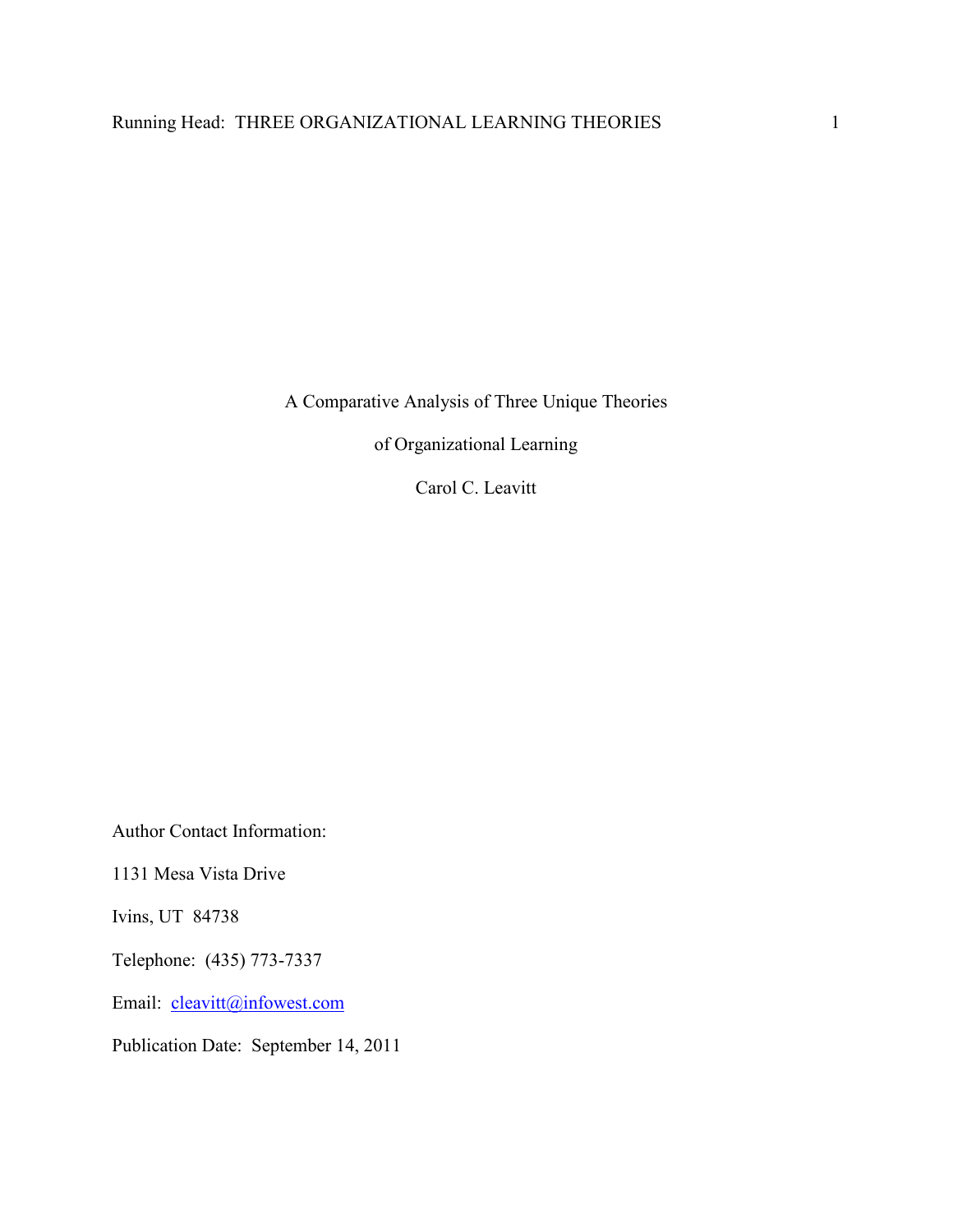#### **Abstract**

The purpose of this paper is to present three classical theories on organizational learning and conduct a comparative analysis that highlights their strengths, similarities, and differences. Two of the theories – experiential learning theory and adaptive  $\&$  generative learning theory – represent the thinking of the cognitive perspective, while the third theory – assimilation theory – coincides with the behavioral school of thought on organizational learning. The three criteria to be used in the comparative analysis include: 1) the learning process, or how learning occurs in each theory; 2) the learning target, or who experiences the learning; and 3) the learning context, or the antecedents and conditions that promote a learning organization. Because theory building in this discipline has a history of approaches that fragment rather than assimilate new theory (Lähteenmäki, Toivonen, & Mattila, 2001, p. 113), a new prototype theory will be introduced that effectively integrates the important themes, principles, and practices of organizational learning into a more holistic model.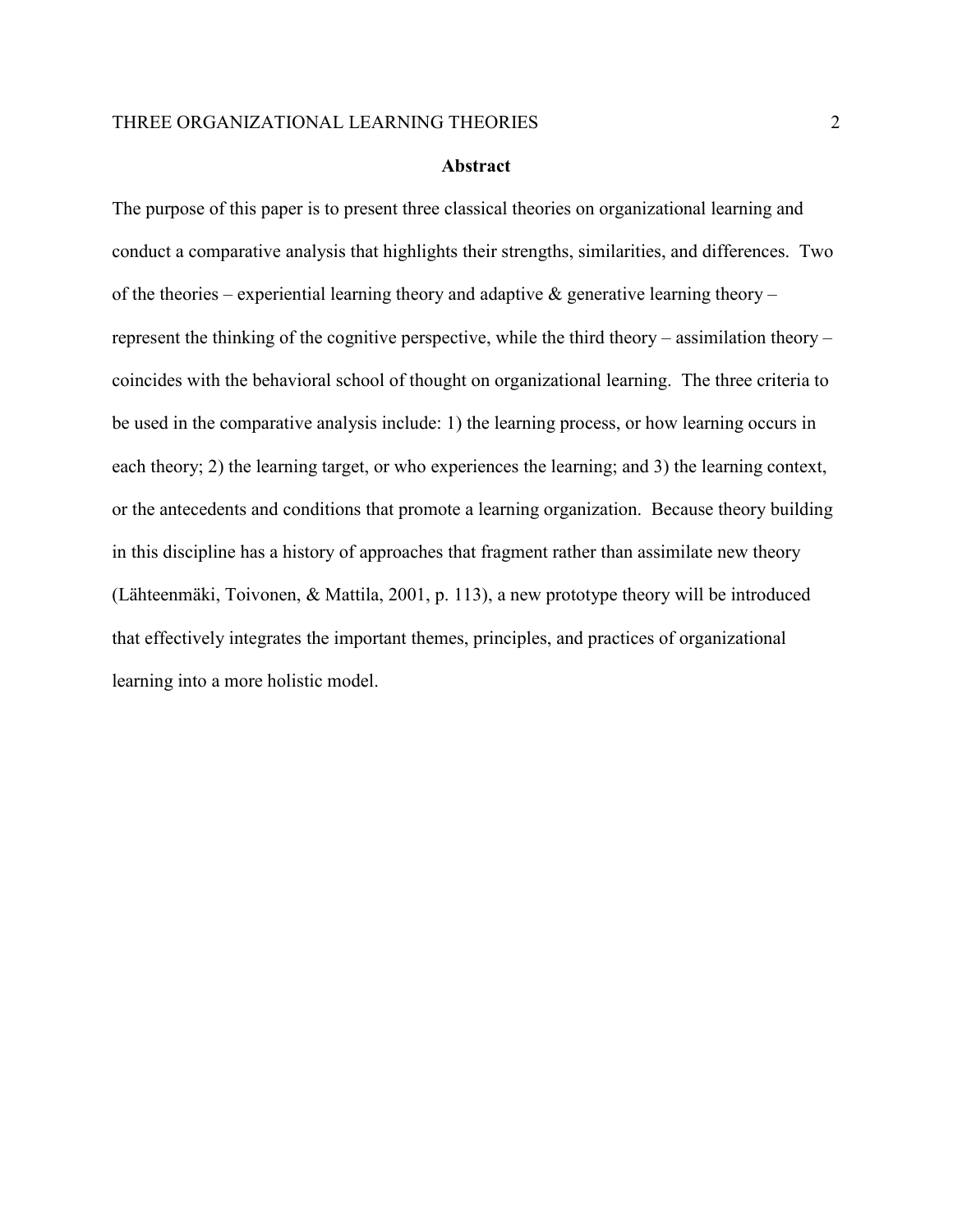# **Table of Contents**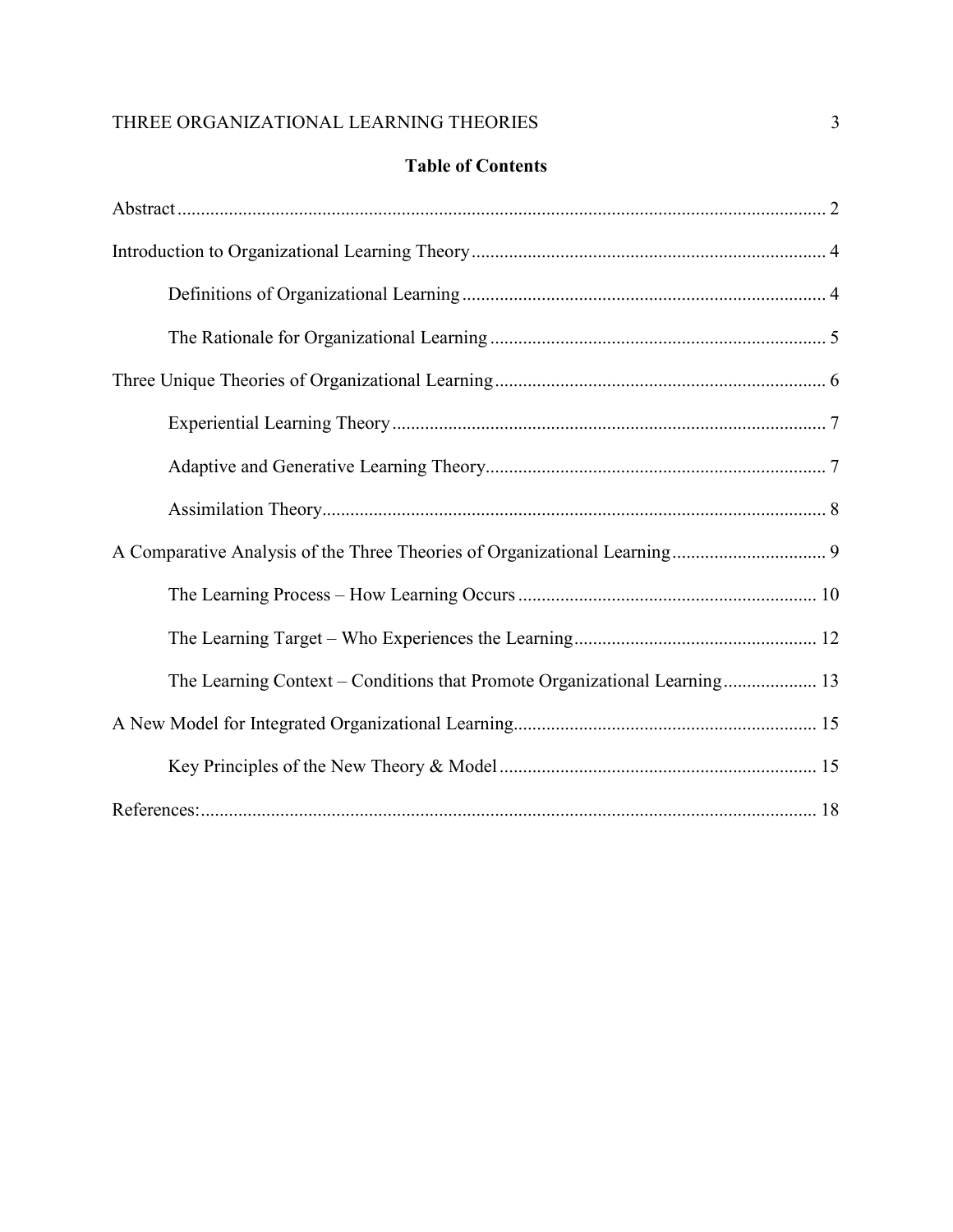#### **Introduction to Organizational Learning Theory**

There exists a tremendous amount of literature on the subject of organizational learning, and with each new research article comes a new framework or set of guidelines describing how organizational learning occurs, how to establish and maintain a learning organization, how to overcome the barriers to learning, and more. The phenomenon of organizational learning is a body of work that calls on multiple disciplines in both the natural and social sciences, including psychology, sociology, and anthropology, to name a few. It is a burgeoning branch of organization theory that has a direct connection to other major fields, including leading change, organizational communication, creativity and innovation, individual accountability and motivation, management and leadership development, systems thinking and mental models, organizational structure, shared vision and values, and much more. To offer a clear foundation, this paper begins with definitions that characterize the nature of organizational learning, and rationales that justify its existence and perpetuation.

#### **Definitions of Organizational Learning**

There exists a diversity of focus in organizational learning definitions. Of particular note are two distinctive schools of thought: 1) the cognitive school, which highlights the "thinking" element of organizational learning; and 2) the behavioral school, which focuses on its "doing" dimension. The cognitive school reasons that learning occurs through our mental models, structures, or schemas, which enable us to understand events and situations and to interpret and respond to our environments. The behavioral school asserts that we learn by gaining insight and understanding from experience through experimentation, observation, analysis, and examination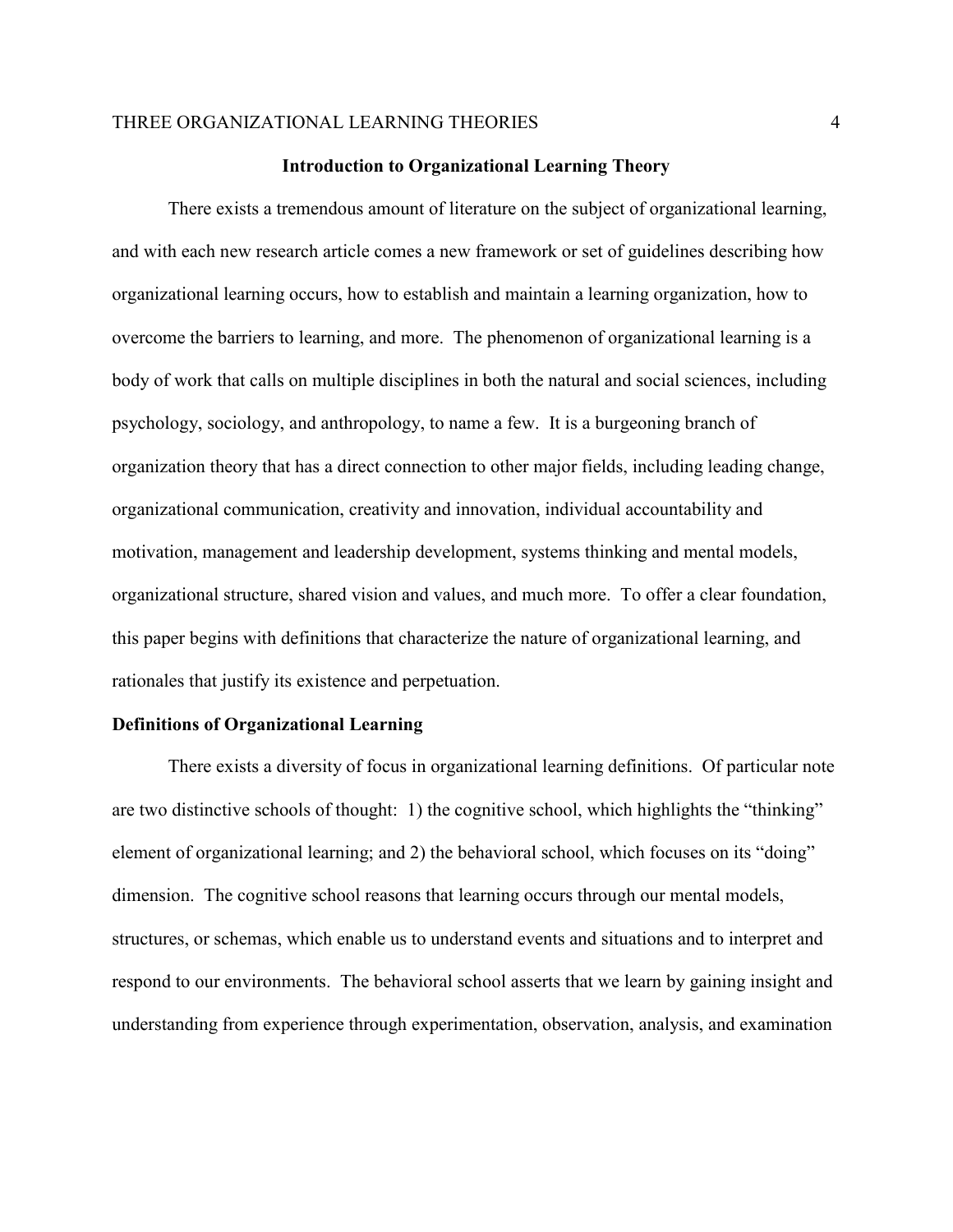of outcomes (Azmi, 2008, p. 61). The former is clearly a thinking-based model, while the latter is an action-oriented one.

Emphasizing the cognitive approach, one of the key tenets of scholar David Kolb's (1984) learning model (to be explored later in this paper) is grasping, which entails conceptualization and understanding – both mental processes. Corroborating this point, scholars McGill and Slocum (1994) define organizational learning as responding to new information by altering the very "programming" by which information is processed and evaluated (p. 27).

By contrast, scholar Peter Senge's (1990) definition demonstrates a balance of cognitive and behavioral elements that combine patterns of thinking plus action. He claims that organizational learning occurs where "new and expansive patterns of thinking are nurtured, where collective aspiration is set free, where people continually expand their capacity to create the results they truly desire, and where people are continually learning how to learn together" (p. 3).

Finally, Nevis, DiBella, & Gould (1995) define organizational learning as the capacity or processes within an organization to maintain or improve performance based on experience (p. 73) – clearly underscoring the behavioral components. Since this paper is a comparative analysis, no singular definition is identified as the best one to characterize organizational learning. The previous paragraphs merely offer three different definitions of organizational learning to illustrate the diversity of thought along the cognitive-to-behavioral-focus spectrum.

## **The Rationale for Organizational Learning**

Why is it important to establish and maintain a learning organization? One of the primary drivers of organizational learning becoming an imperative for today's businesses is the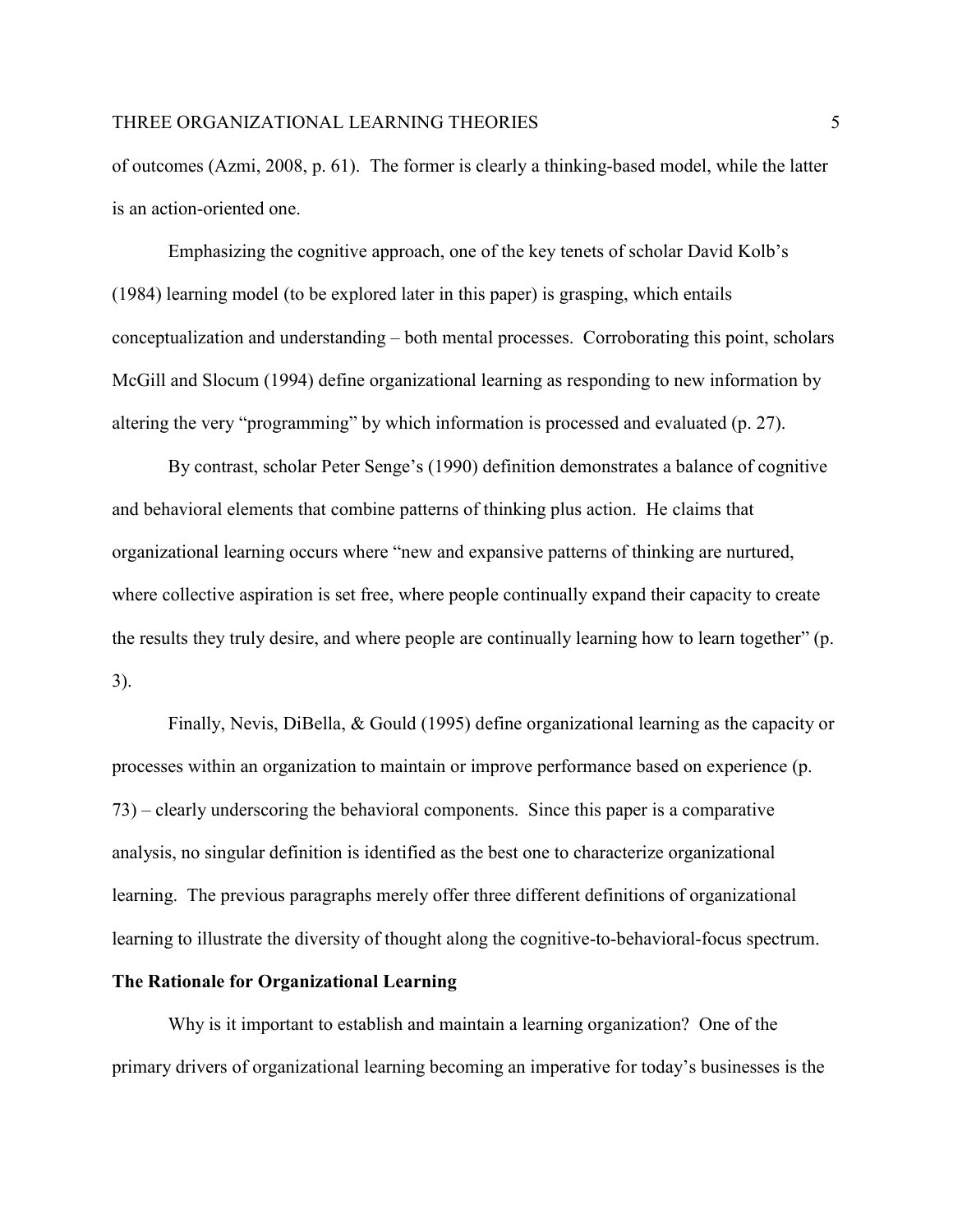need for enhanced learning processes as organizations move from relatively stable to relatively unstable environmental conditions in our globalized marketplace. As trends in market conditions, competition, customer demands, technology, and other environmental areas evolve, companies, too, must rejuvenate and reinvent themselves for long-term survival and success. Indeed, Azmi (2008) claims that nurturing learning is a top priority in today's business world because it contributes to competitive advantage through enhancing organizational performance and effectiveness (p. 58). Essentially, if organizational members share their tacit knowledge with others in the organization, this becomes one powerful resource that competitors cannot replicate. Senge (1990) substantiates this idea, noting that the ability to learn is expected to create the major source of competitive advantage for organizations in the future, and stressing that learning itself is seen as a prerequisite for the survival of today's organizations (p. 4).

At the individual level, scholar William Isaacs (1993) stresses the importance of humans everywhere developing their capacity to think and act collaboratively. He asserts that, if people can come together and be encouraged to become conscious of the thought processes they use to form assumptions and beliefs, they can then develop a common strength and capability for working and creating things together. He concurs that the realities of today's business environment make organizational learning an imperative, claiming that the level of complexity in business today requires intelligence beyond the capacity of any individual, which demands that we tap the collective intelligence of groups of knowledgeable people.

#### **Three Unique Theories of Organizational Learning**

Now that we have an appreciation for the diversity of thought in defining and justifying organizational learning, it makes sense to explore its principles and practices. Three classical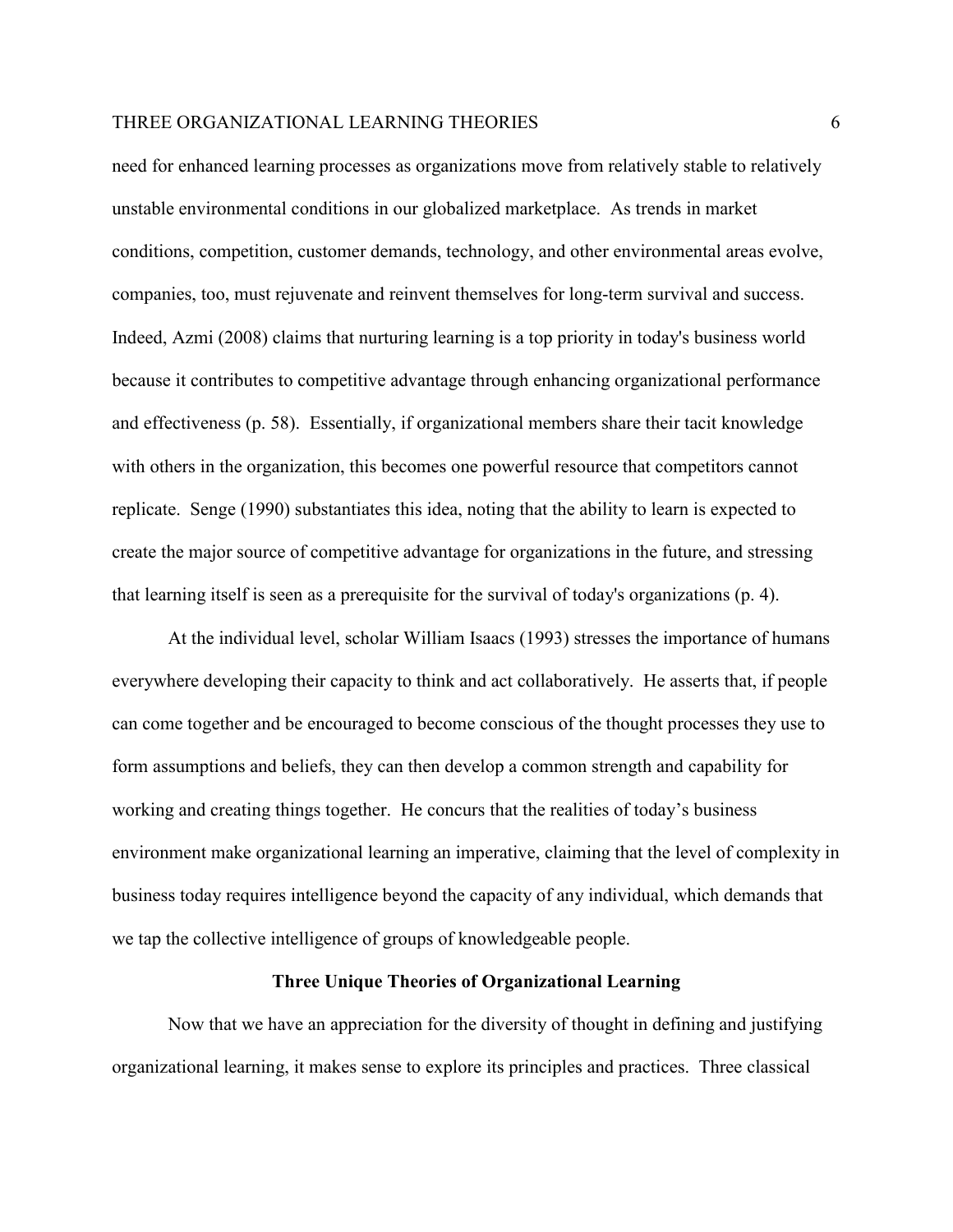theories are presented by which to compare and contrast organizational learning models and methods: 1) experiential learning theory from the "cognitive" school; 2) adaptive & generative learning theory, also from the "cognitive" school; and 3) assimilation theory from the "behavioral" school.

# **Experiential Learning Theory**

Kolb's (1984) experiential learning theory (ELT) is based in psychology, philosophy, and physiology (p. 7), and has significantly influenced leadership and organization development and contributed to principles of the learning organization since its introduction. Its basic premise is that learning occurs through the combination of grasping and transforming experience. ELT constitutes of a four-stage learning cycle: concrete experience (CE) and abstract conceptualization (AC) comprise the grasping component, while reflective observation (RO), and active experimentation (AE) make up the transforming experience component.

This learning process is characterized as a cycle in which the learner proceeds through the sequence of experiencing, reflecting, thinking, and acting in a repeating progression that is unique to each learning circumstance. Specifically, concrete experiences (experiencing) spark observation and reflection (reflecting), which is internalized and integrated into abstract concepts (thinking) that spark new behavioral experimentation (acting)(Yeganeh & Kolb, 2009, p. 15). This learning cycle can be entered at any point, but the stages are always followed in sequence.

## **Adaptive and Generative Learning Theory**

Kolb's ELT model influenced scholar Peter Senge, who evolved another cognitive theory of organizational learning that prominently identified mental models – deeply ingrained assumptions, generalizations, or pictures and images that influence how we understand the world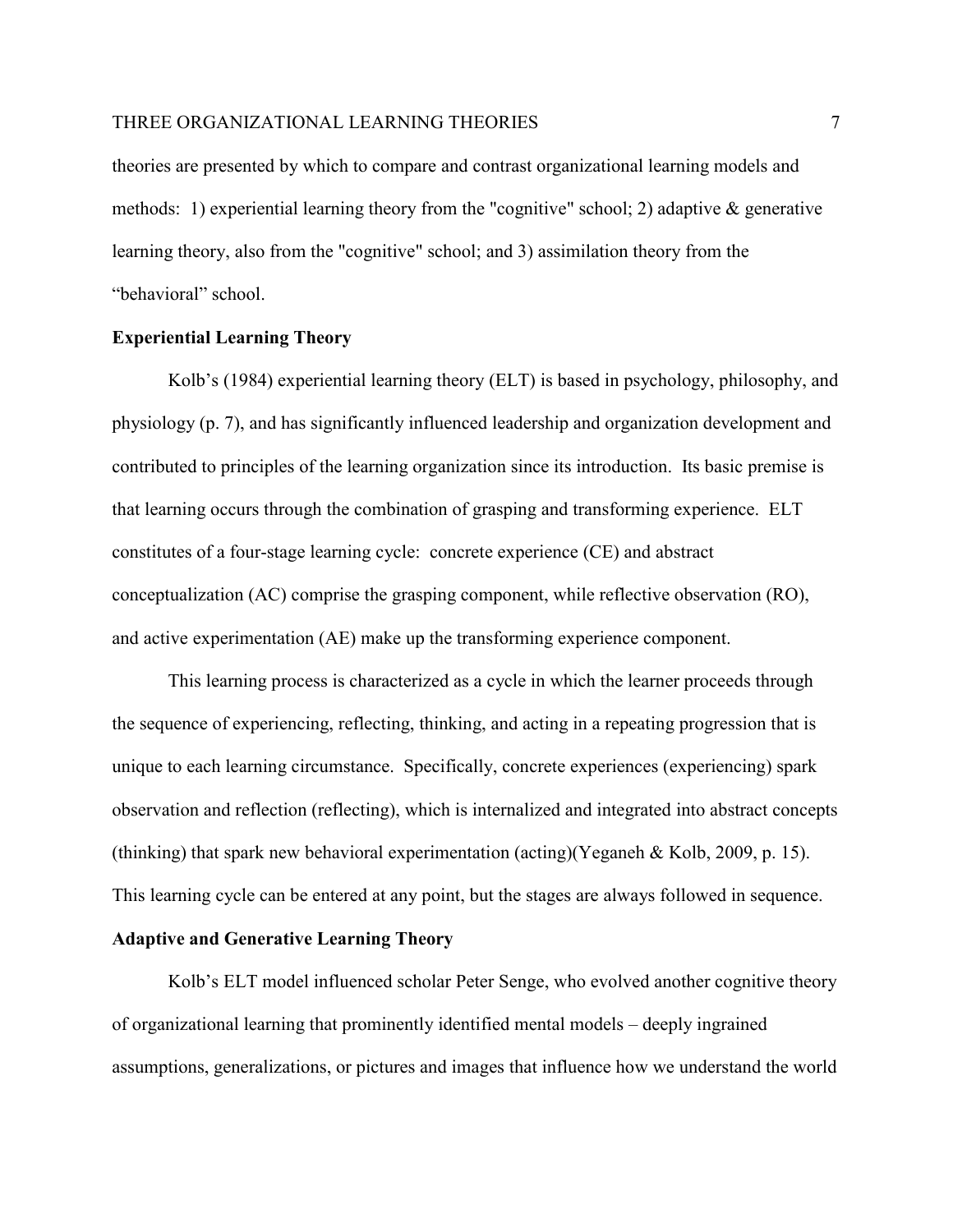and how we take action  $(1990, p. 8)$  – as a crucial component. The other four of the five disciplines required for acquiring skills and competencies (learning) at the individual, team, and organization level, as introduced in Senge's theory, are personal mastery, building shared vision, team learning, and systems thinking (p. 7).

One of the important principles of Senge's work is the differentiation between adaptive and generative learning. He characterizes adaptive learning as focusing on the foundation of existing knowledge, and amending that with new thinking, to accomplish an objective. This kind of learning is particularly salient to organizations seeking continuous improvement. For example, understanding the gaps between one's own firm's productivity, quality, costs, or market agility, and that of the competition, enables the generation of additional ideas by which to close those gaps.

By contrast, when new strategies, product lines, resources, or other assets are urgently needed, a different kind of learning is required to produce radical new ideas and discontinuous change – which is the nature of generative learning (Harrison, 2000). This is validated soon after by scholar James March (1991), who expanded on this theory to identify two modes of organizational learning: 1) exploitation, or the use of existing knowledge and resources to gain value from what is already known; and 2) exploration, or thinking in previously unused or unforeseen ways (i.e., seeking new options, experimenting, and conducting research) (p. 72).

# **Assimilation Theory**

Different from the cognitive theories, behavioral approaches to organizational learning emphasize the action-based changes that take place as individuals learn through performance. These approaches characterize learning as observable, rational, and quantifiable.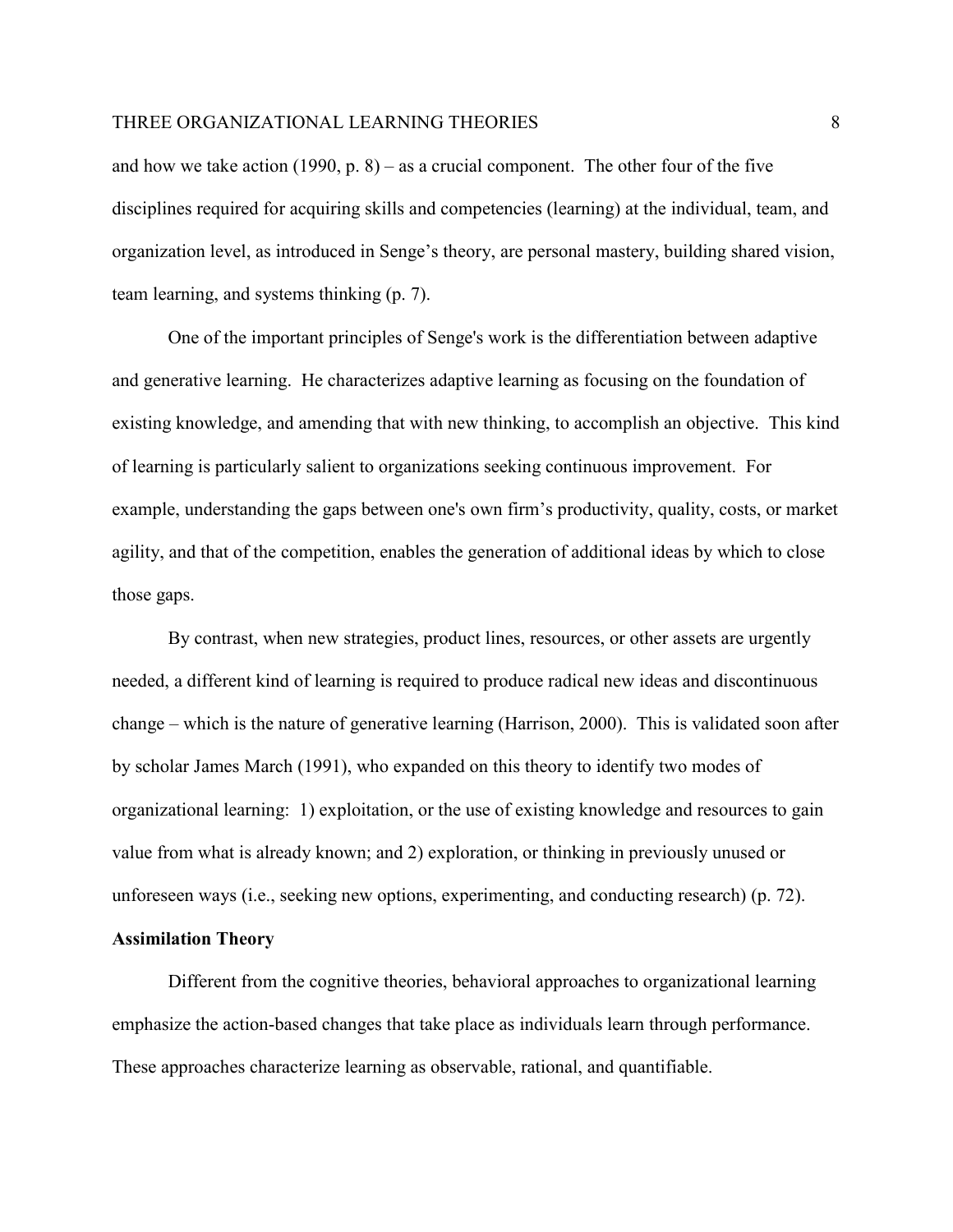Scholars Nevis, DiBella, & Goulds' (1995) theory presents a learning process featuring three unique stages: 1) knowledge acquisition, consisting of the development or creation of skills, insights, and relationships; 2) knowledge sharing, characterized by the dissemination of what has been learned; and 3) knowledge utilization, comprised of the integration of learning to make it broadly available and generalized to new situations (p. 74). All three of these stages are strongly behavior-linked and focused on practical application more than cognition.

To flesh out these three stages, the researchers propose seven "learning orientations" that further define the mindset and methods by which learning occurs: 1) knowledge source: is knowledge developed internally or acquired externally; 2) product-process focus: focus on what the organization produces versus how it develops and delivers its products/services; 3) documentation mode: individual possession of knowledge versus its public availability; 4) dissemination mode: sharing learning through formal, organization-wide methods versus informal methods; 5) learning focus: incremental versus transformative learning; 6) value-chain focus: investing in "design and make" functions versus "market and deliver" functions; 7) skill development focus: development of individuals' versus teams' skills (p. 77). The final component to the scholars' model is 10 "facilitating factors," which are the structures and processes that facilitate learning and its effectiveness (p. 76). These are covered in more detail in the section titled "The Learning Context."

## **A Comparative Analysis of the Three Theories of Organizational Learning**

In the extant literature, organizational learning theory has generally been presented from three key and differing perspectives, which will serve as the primary criteria by which these organizational learning theories will be evaluated and contrasted: 1) the learning process, or how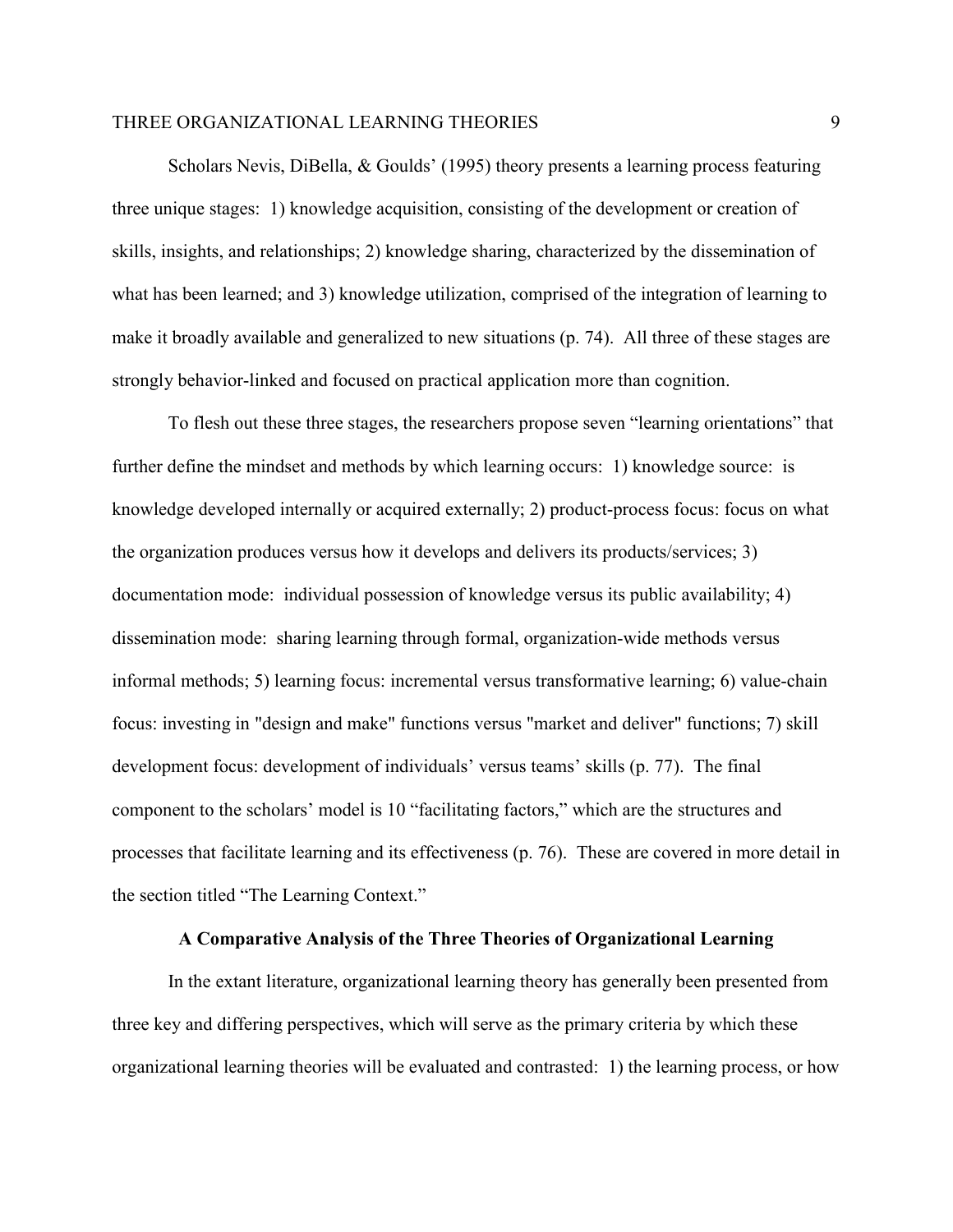learning actually occurs within an organizational; 2) the learning target, or who experiences the learning – individuals, groups, and/or organizations; and 3) learning context, or the antecedents and conditions that promote organizational learning. Interestingly, however, new organizational learning theory typically focuses exclusively on one, rarely two, of these elements, and has never incorporated all three in an integrated theory and model (Lähteenmäki, et al., 2001).

# **The Learning Process – How Learning Occurs**

The idea of organizational learning as a process is obvious in all three of the theories introduced. Senge (1990) introduces a four-step process called the "wheel of learning" – doing, reflecting, connecting, and deciding – that is remarkably similar to Kolb's (1984) ELT process of experiencing, reflecting, thinking, and acting. Nevis et al.'s (1995) three-step process of knowledge acquisition, sharing, and utilization suggests a chronology or progression of activity in learning.

Perhaps the most interesting insight about all three theories is that they are exclusively categorized within either the "cognitive" or "behavioral" school of thought on organizational learning, but all three contain cognitive *and* behavioral elements. ELT's components of conceptualization and reflection are both thinking processes, yet the components of concrete experience and active experimentation are behavioral processes. Senge's (1990) elements of mental models and systems thinking are cognitive-related, while personal mastery, building shared vision, and team learning are behavior-related. Additionally, Nevis et al.'s (1995) knowledge acquisition stage assumes cognition is necessary for the intake and processing of new data and information, while the stages of knowledge sharing and knowledge utilization are purely behavioral.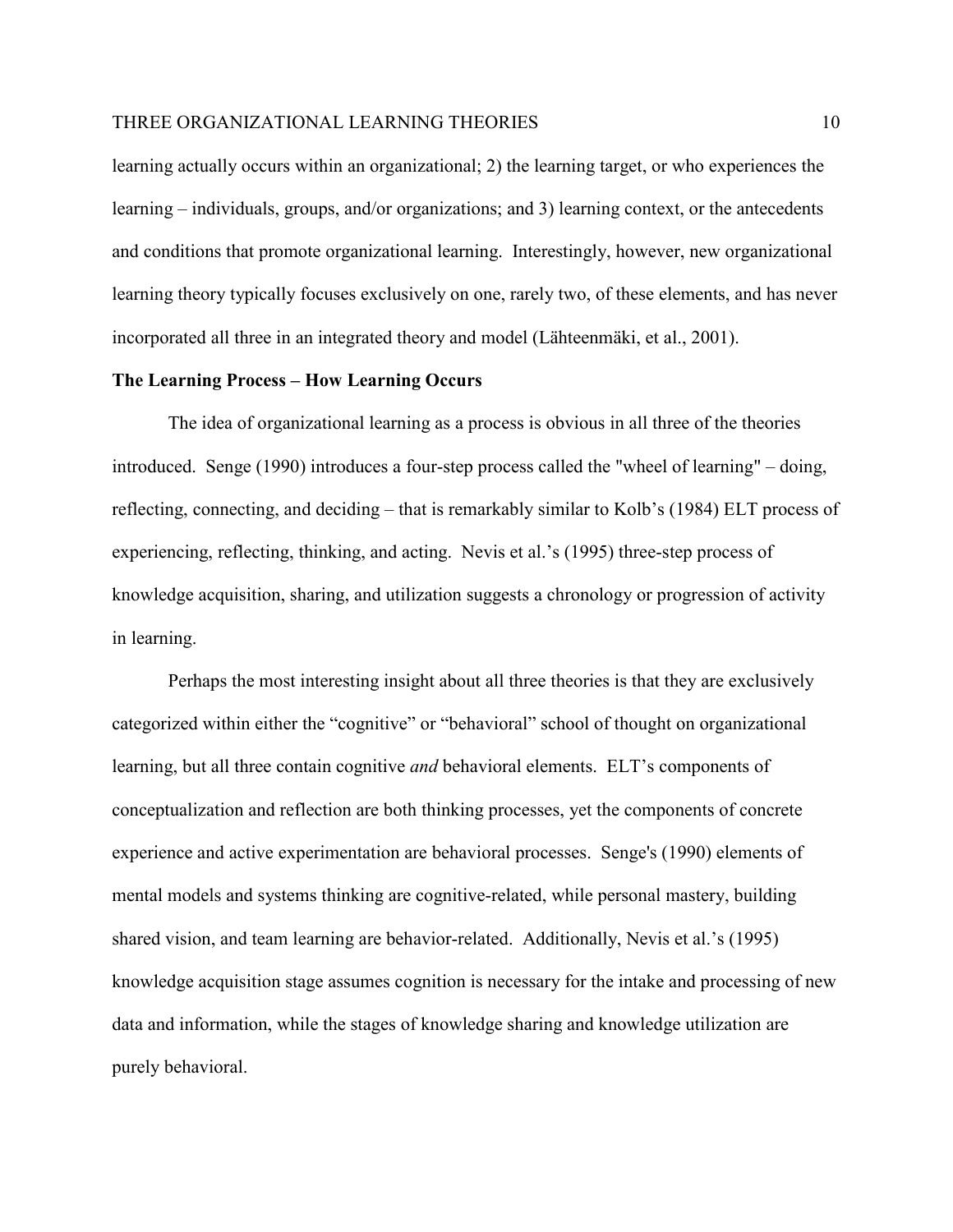One of the criticisms of cognitivism is its simplification of the learning process. For example, Kolb's (1984) ELT, which has proven to be quite useful, describes learning in four basic steps that are said to neglect the role of social, historical, and cultural aspects of human action (pp. 116-117). Rather than oversimplification, one of the challenges of learning from experience in the behavioral approach is that of complexity. Experiential learning naturally incorporates personal inferences from information obtained, while also engaging memory, past experience, beliefs, and assumptions about each unique situation (Levinthal & March, 1993). Not only are there limitations associated with individual inference and memory, but there are also limitations to learning at the organizational level that include memory, conflict, geographic disbursement, turnover, and more. These issues make it difficult to glean learnings from individuals' experiences and retain them enterprise-wide.

One final strength of these theories is noteworthy in the context of the learning process. Nevis et al. (1995), similar to Senge (1990), see the need for a more bold and aggressive learning process – generative learning – when transformational change is required, typically necessary in today's fast-moving, often chaotic organizational environments. Both sets of scholars assert that this by no means contradicts the value of more measured, modest learning – incremental learning – which can serve the purpose of performing everyday "fixes," as needed. However, too much exploration of new knowledge (generative learning) leaves the organization wishing for returns on its investments, while too much exploitation of existing knowledge (incremental learning) may result in its becoming outdated and useless. The challenge here is to create the appropriate balance – even though it may be a moving target – between the need to develop new knowledge versus leverage existing knowledge.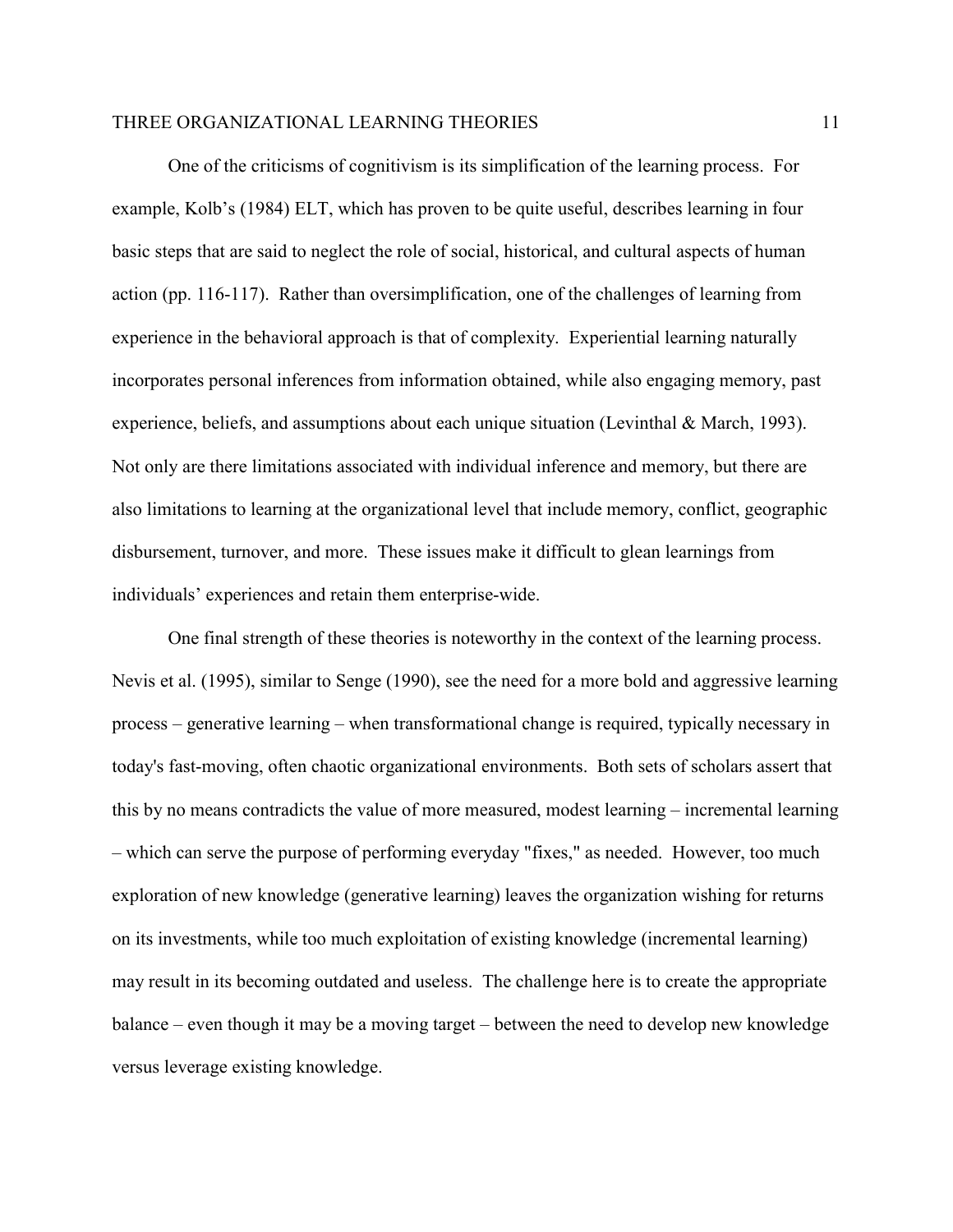# **The Learning Target – Who Experiences the Learning**

The second criterion for evaluating these three theories is the learning target, or the recipient of the learning. Almost all theories on organizational learning are concerned with knowledge acquisition and transfer, which occurs exclusively at the individual level. Indeed, Argyris (1991) emphasizes the importance of managers and employees looking inward in order to learn and reason about their own behavior in new and more effective ways (p. 100). This is corroborated by scholar Hodgkinson (1998), who underscores the need for individuals to reflect on their actions and be lifelong learners. Too, Kolb's (1984) work reflects a learning process that is exclusive to the individual, and Senge (1994) focuses on individual learning, emphasizing how individuals'mental models are created and perpetuated through unique processes inside one's own head that include the ladder of inference, the left-hand column, and others (pp. 237- 252).

Less has been written about the assimilation process – the step by which knowledge becomes institutionally available, frequently referred to as "organizational memory" (Nevis, et al., 1995, p. 74). Yet, in determining whether this is truly organizational learning, as opposed to learning at the individual level, the challenge arises when we consider that knowledge is more than information, as was mentioned earlier in this paper – it includes the meaning or interpretation of the information, combined with unique context that is tacitly held by the communicator (such as history, experience, assumptions, and the like).

Some scholars have adopted a broader view and argue that organizations learn at the systemic level, stressing that organizational learning is not merely the aggregate of the learning accumulated by each of its members. Learning "systems" are embedded in an organization's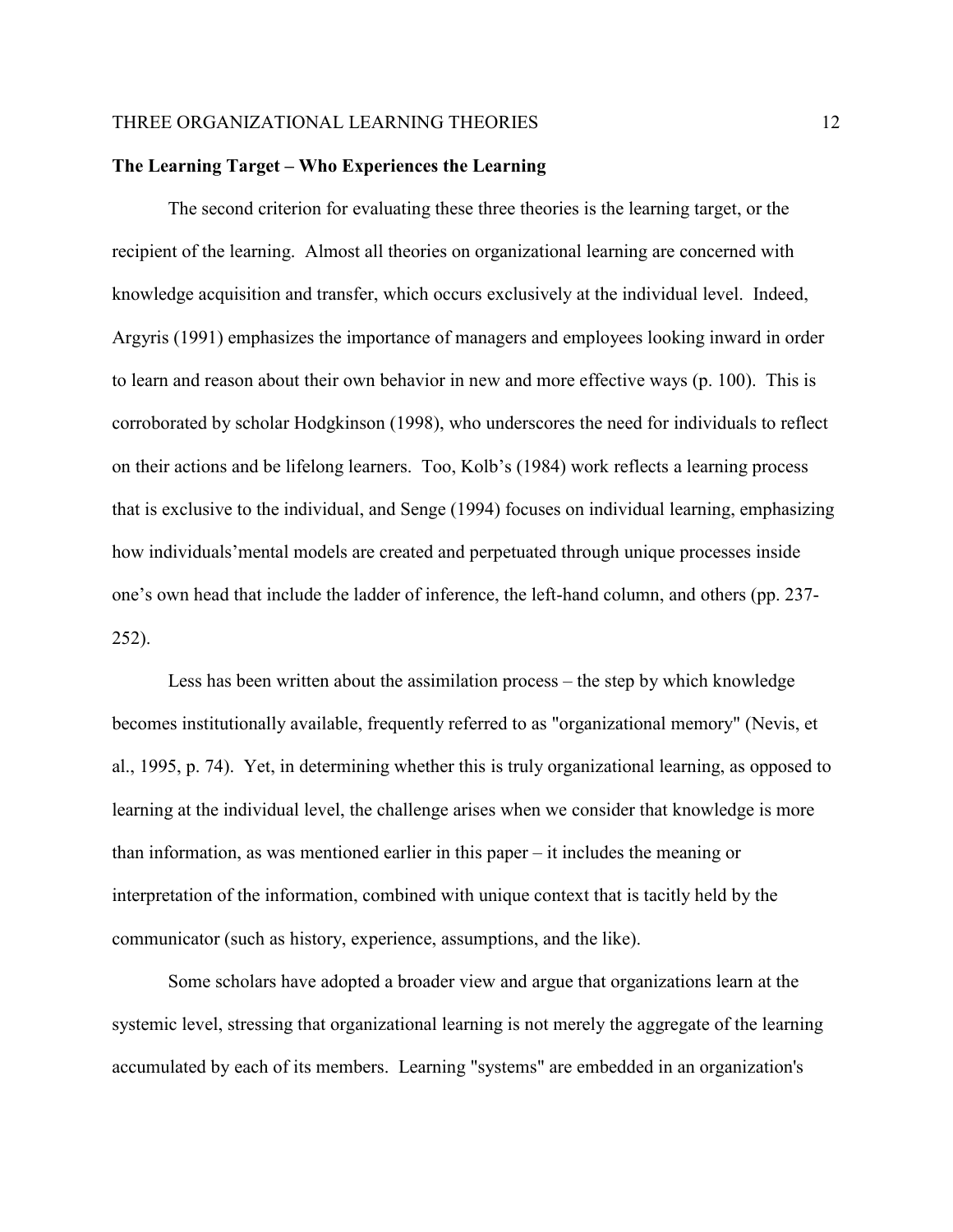culture, norms, and history, and are communicated through – and influence – all of its members. Researchers Cummings and Worley ([1997], as cited in Lähteenmäki, et al., 2001, p. 116) claim that individual members can learn while the organization doesn't, exemplified by a member learning to serve a customer better without sharing that knowledge with anyone else. Further, they assert that it is possible for the organization to learn without individual members learning, as demonstrated by improvements in work processes or materials designed that do not reflect participation in learning by all individual members involved (p. 116). Distinctive from the other two theories, Nevis et al.'s (1995) assimilation theory incorporates very specific practices by which learning is disseminated organization-wide.

#### **The Learning Context – Conditions that Promote Organizational Learning**

The final criterion for analysis – the learning context – identifies the antecedents and conditions that promote a learning organization. First, Senge (2004) introduces a new set of five operating principles that serve as requisite mindsets and practices, for learning organizations, which reflect a more dynamic and ambiguous business world (pp. 4-5). These include: 1) the learning organization embodies new capabilities; 2) learning organizations are built by servant leaders; 3) learning arises through performance and practice; 4) process and content are inseparable; and 5) learning is dangerous. While most of these are classic elements that are reflected in much of the contemporary literature, the last item is uniquely bold and progressive.

Second, Nevis et al. (1995) defined 10 "facilitating factors" that are the structures and processes which affect how easy or hard it is for learning to occur (pp. 76-83). These include: 1) scanning imperative; 2) performance gap; 3) concern for measurement; 4) experimental mindset; 5) climate of openness; 6) continuous education; 7) operational variety; 8) multiple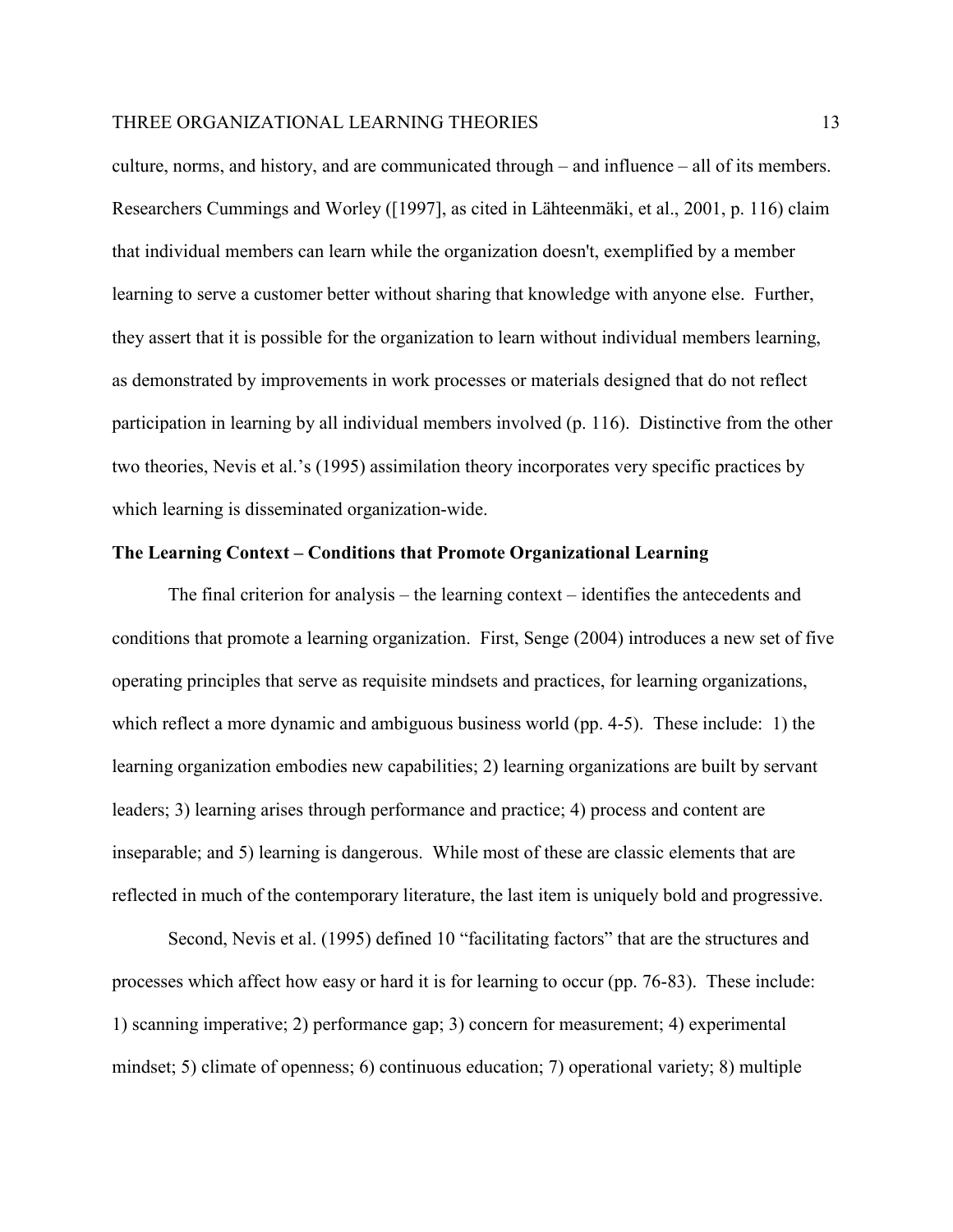advocates; 9) involved leadership; and 10) systems perspective. A few of these align with Senge's five disciplines for learning organizations: a systems perspective is identical to systems thinking; continuous education relates to both personal mastery and team learning; and multiple advocates can be linked to building shared vision.

Finally, it is valuable here to summarize the more common themes from the extant literature regarding antecedents and conditions that promote organizational learning, and highlight where those themes have occurred in the three theories analyzed herein. As is true in the above examples, most of the research is prescriptive in nature and proposes how organizations should be designed and managed in order to create favorable conditions and promote effective organizational learning. Common themes include establishing a learning climate and culture that offer learning opportunities for all (Argyris & Schon, 1978; Nevis, et al., 1995; Peter Senge, 1990); facilitating members' experimentation and learning from experience, and giving appropriate feedback and guidance (Isaacs, 1993; Nevis, et al., 1995; Peter Senge, 1994; Yeganeh & Kolb, 2009); people being encouraged to take responsibility for their own professional development, as encouraged by the leader (Argyris, 1991; Nevis, et al., 1995; Peter Senge, 1990); and the role of the leader, the guiding force behind the learning process, who has to adopt different, effective roles depending on the particular situation (Argyris, 1991; Nevis, et al., 1995; Peter Senge, 1996b). A final common theme is that learning organizations are built by empowering employees in the development of their working context and getting them committed to continuous personal development (Isaacs, 1993; Peter Senge, 1990; Peter Senge, 1996a, 2004).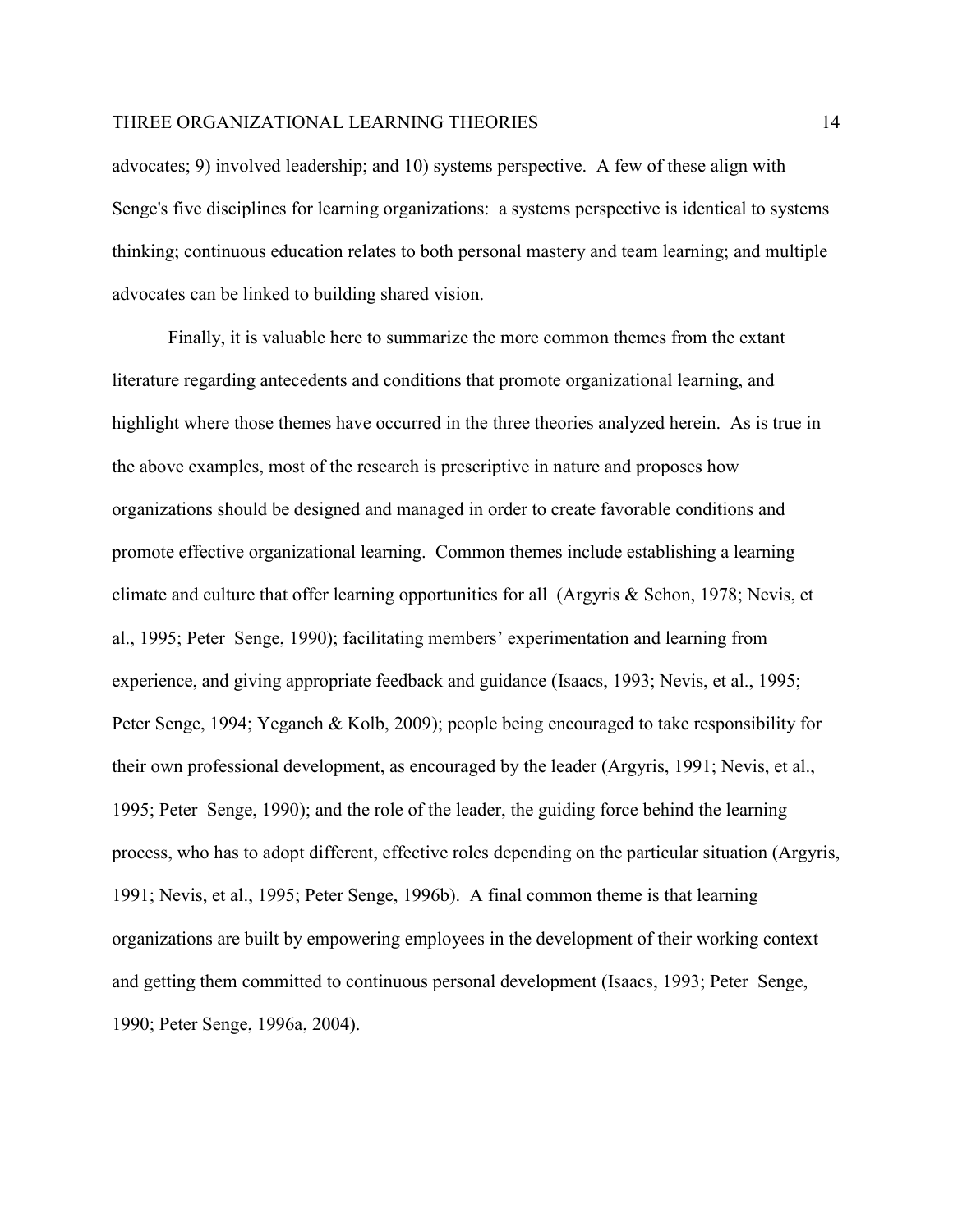While these themes are fairly pervasive in the literature, in general, theory-building in this discipline has a history of approaches that fragment rather than assimilate new theory (Lähteenmäki, et al., 2001, p. 113). As a result, a new prototype theory is introduced in the next section that effectively integrates the important themes, principles, and practices of organizational learning into a more holistic model.

# **A New Model for Integrated Organizational Learning**



# **Key Principles of the New Theory & Model**

 This new model and theory integrates the three criteria from the analysis and evaluation section, depicting the requisite antecedents and/or conditions that promote organizational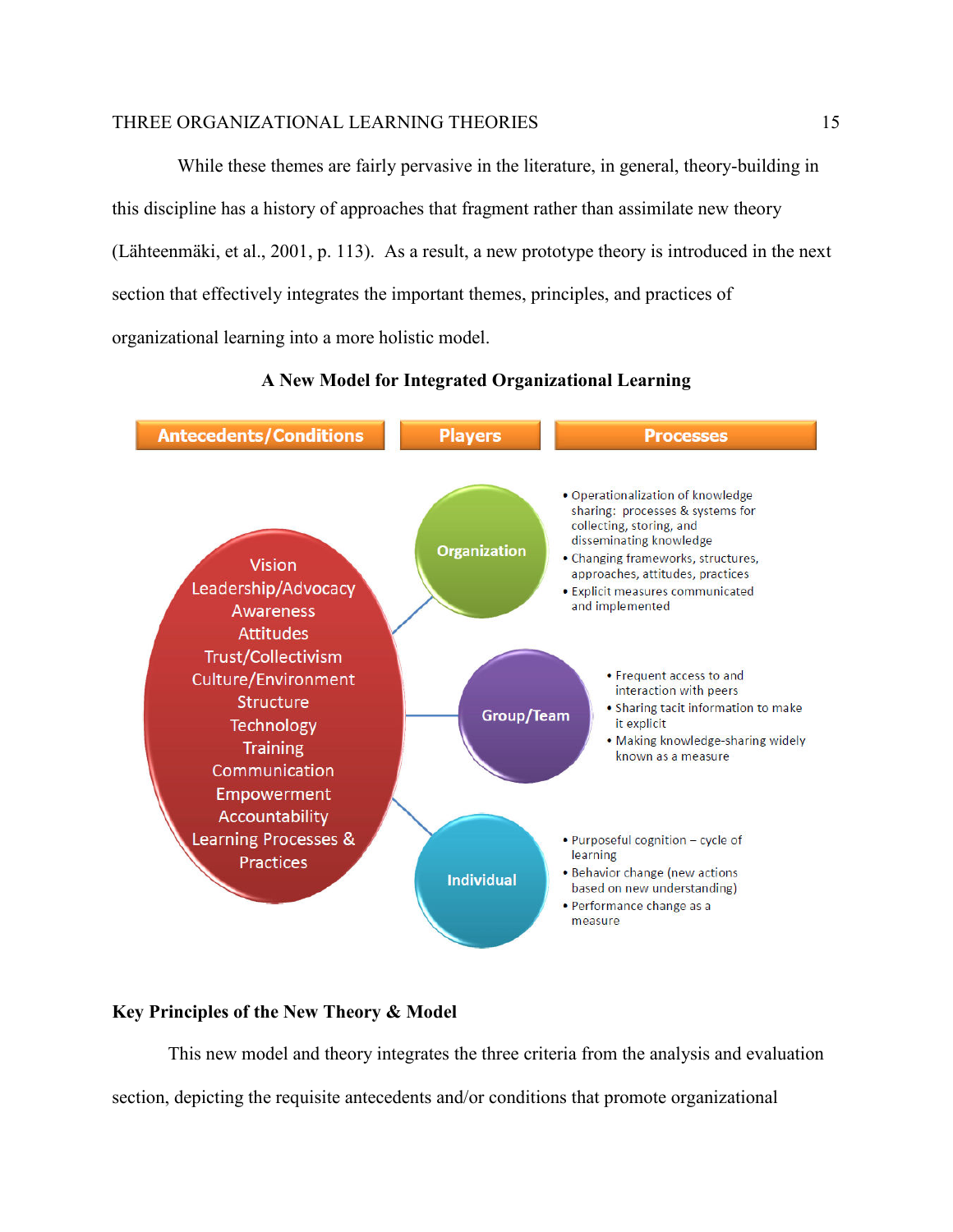learning (far left), its "players" or beneficiaries (middle), and the key processes recommended for each of the targets (far right). First, conditions required to create and sustain learning organizations that were key themes among the three theories explored herein are included, as are those additional and complementary antecedents that were repeatedly mentioned in the extant literature. Second, while most of the literature focused exclusively on learning at the individual level, this new model demonstrates equal emphasis on learning occurring at the team and organization levels, themes that were mostly present in Senge (1990) and Nevis et al.'s (1995) work. Third, it is made clear in this new model that the learning process features unique steps and foci at each level.

One important principle of the new theory and model demonstrates a commitment to *measures* related to organizational learning at the individual, group, and organization levels, which serves to underscore the importance of this body of work and put "teeth" behind its use and reinforcement. For example, cognition, as a thoughtful and purposeful process, is still included as a vital part of the individual learning process, and the behavior change that emanates from it is a strong metric for performance evaluation.

Another key factor is the establishment of learning processes and systems enterprise-wide that support the collection, storing, and disseminating of information and knowledge. This type of technological infrastructure is required in order to make it easy and "natural" for members at all levels to engage in knowledge sharing. Additionally, technology can be instrumental in facilitating access to peers – especially when they are geographically dispersed – through virtual, albeit face-to-face means, which also supports and reinforces the sharing of tacit knowledge.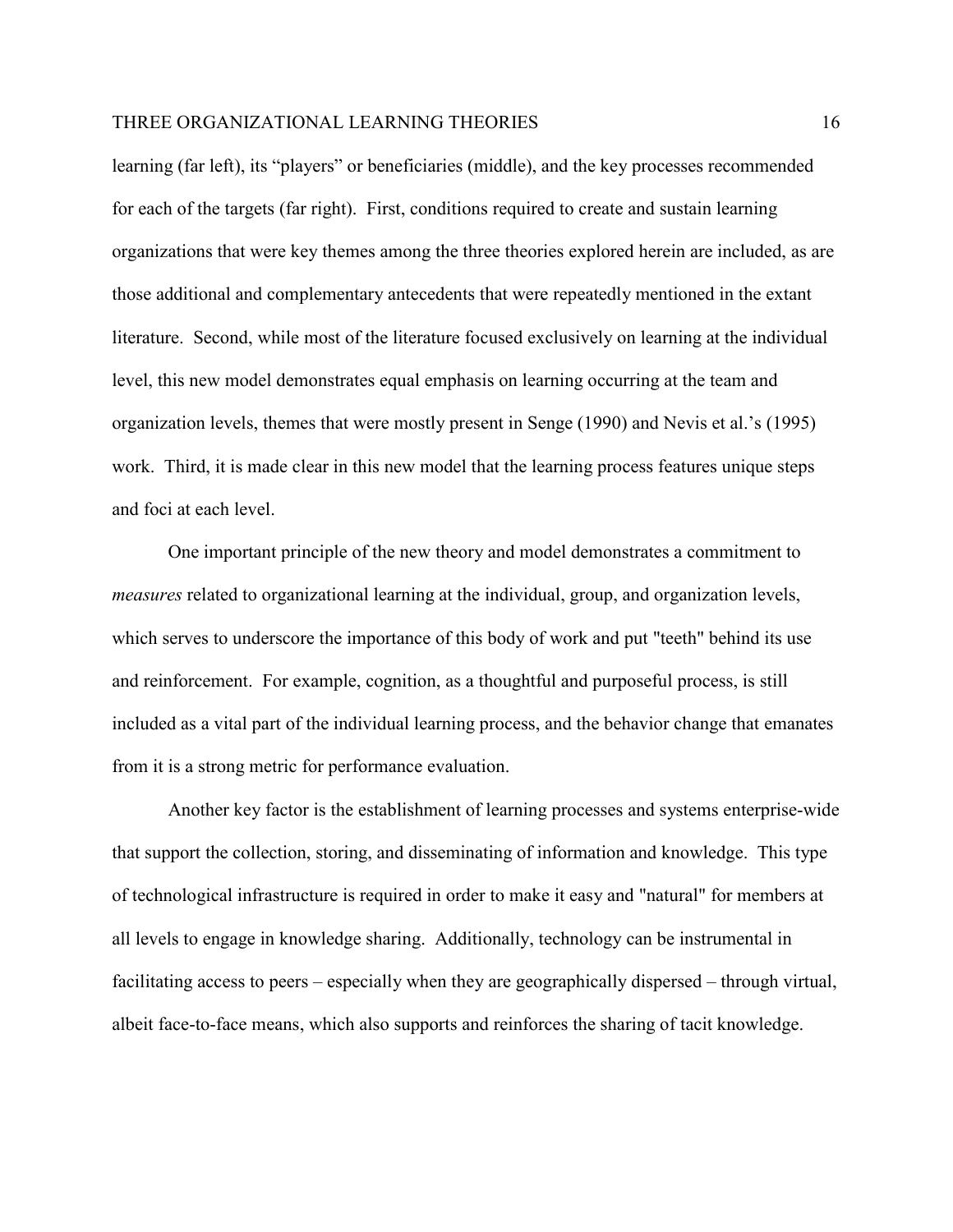The learning theories introduced by Kolb (1984), Senge (1990), and Nevis et al. (1995), and analyzed herein, each provides a unique perspective regarding how learning takes place within the context of organizations. Research has continued to add considerably to these foundations, with new ideas and concepts being developed even today. The value of organizational learning is unmistakable as we see its ability to create competitive advantage in today's complex, dynamic, ambiguous, competitive marketplace. It serves as a method for rejuvenation and reinvention, both for organizations as well as individuals. Yet, the task of implementing and sustaining organizational learning is a daunting and complex task that involves significant culture change, attitude change, behavioral change, systems change, process change, and more. Moving forward in organizational learning research, the crucial goal for scholars in this field is to strive for integration, rather than fragmentation, so that new advances can be of maximum usefulness to practitioners who are forwarding this important work as a key priority within their own firms.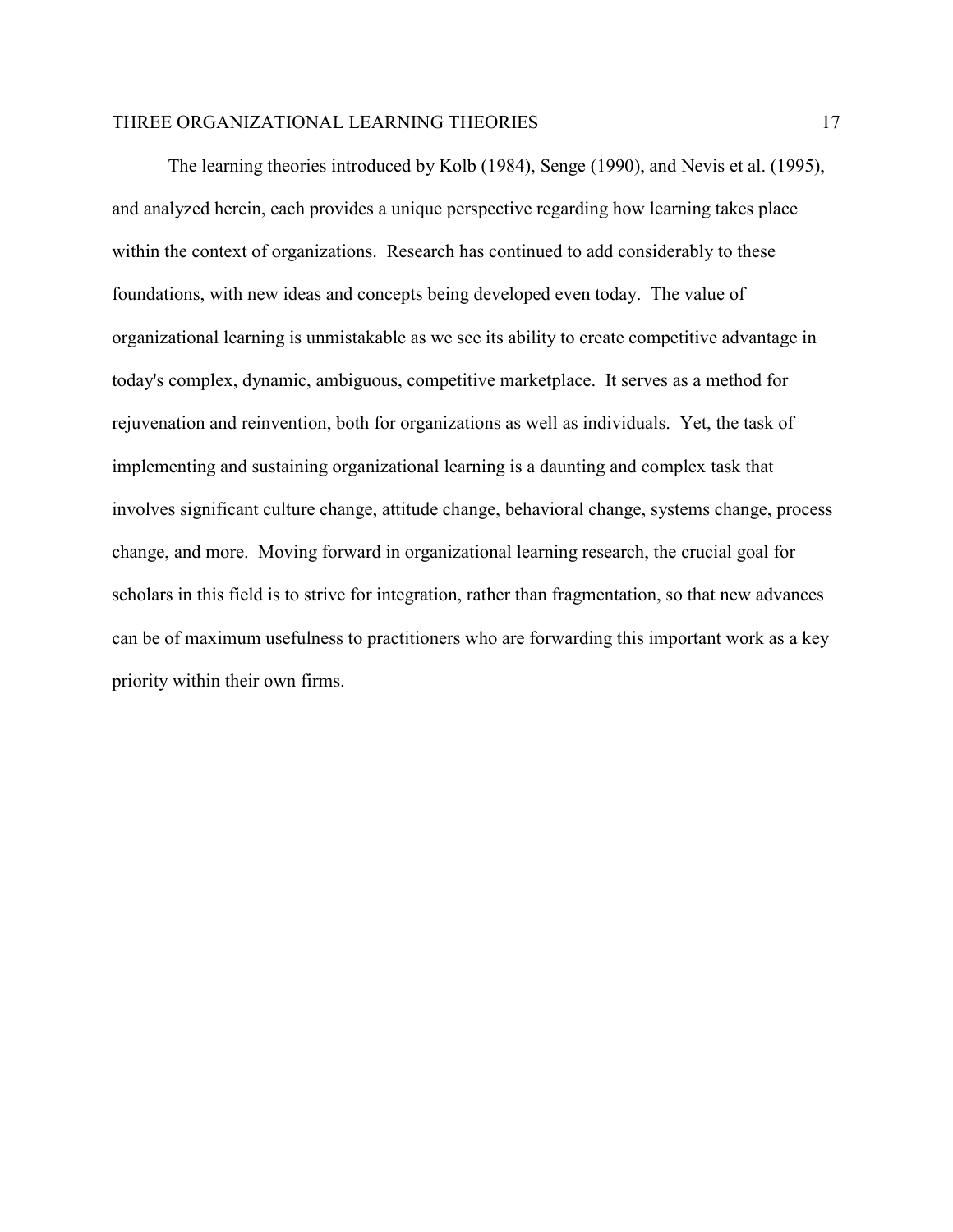#### **References:**

- Argyris, C. (1991). Teaching smart people how to learn. *Harvard Business Review, 69*(3), 99- 109.
- Argyris, C., & Schon, D. A. (1978). *Organizational learning: A theory in action perspective*. Reading, MA: Addison-Wesley Publishing Company.
- Azmi, F. T. (2008). Organizational learning: Crafting a strategic framework. *ICFAI Journal of Business Strategy, 5*(2), 58-70.
- Harrison, R. (2000). Learning, knowledge productivity and strategic progress. *International Journal of Training & Development, 4*(4), 244.
- Hodgkinson, M. (1998). The 'learning organization' and emergent strategies. *Strategic Change, 7*(7), 421-433.
- Isaacs, W. N. (1993). Taking flight: Dialogue, collective thinking, and organizational learning. *Organizational Dynamics, 22*(2), 24-39.
- Kolb, D. (1984). *Experiential learning: Experience as the source of learning and development*. Englewood Cliffs, N.J.: Prentice Hall.
- Lähteenmäki, S., Toivonen, J., & Mattila, M. (2001). Critical aspects of organizational learning research and proposals for its measurement. *British Journal of Management, 12*(2), 113.
- Levinthal, D. A., & March, J. G. (1993). The myopia of learning. *Strategic Management Journal, 14*, 95-112.
- March, J. G. (1991). Exploration and exploitation in organized learning. *Organization Science, 2*, 71-87.